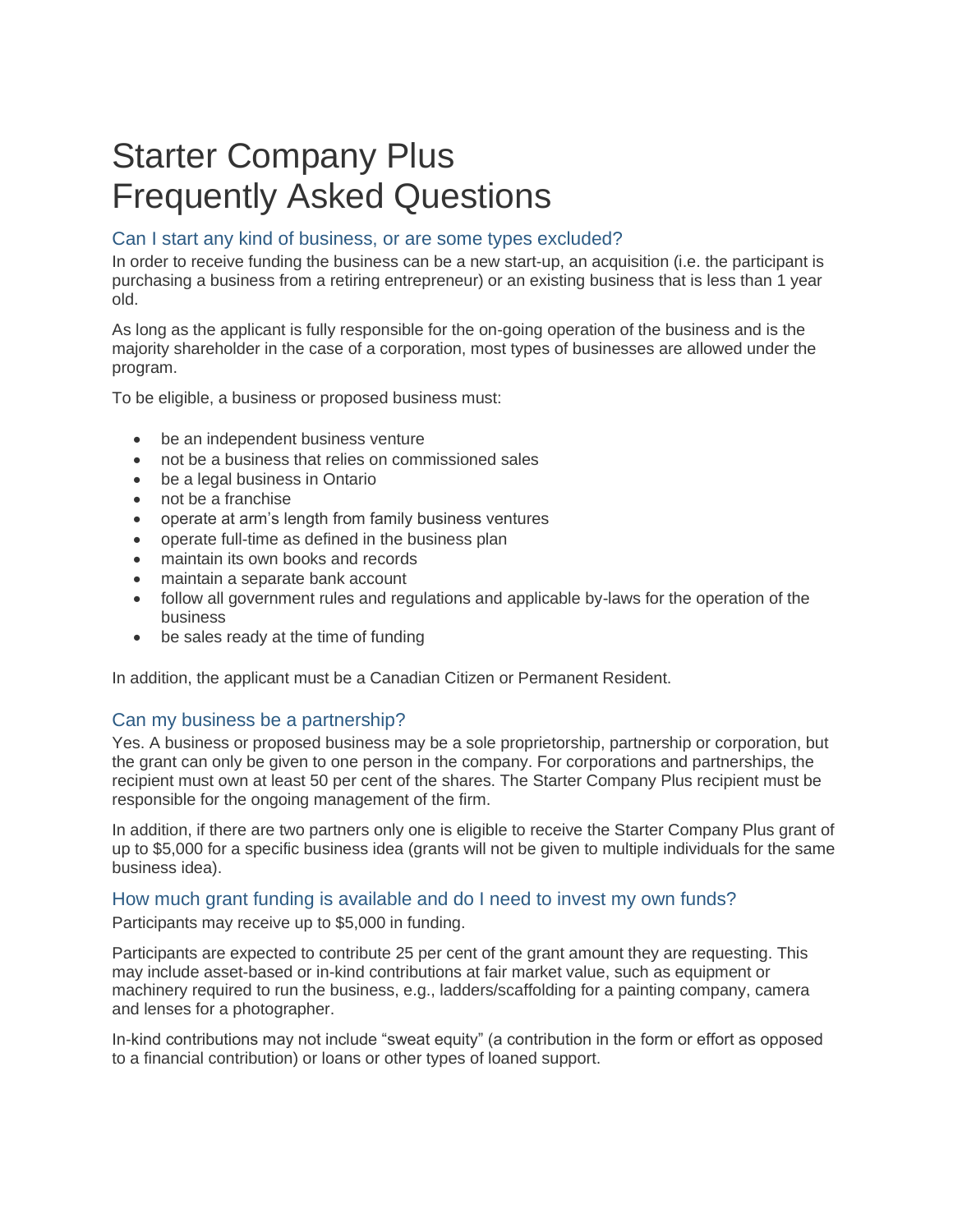#### Do I have to open a business or attend mentoring meetings to receive the grant?

Yes. Participants who receive a Starter Company Plus grant must sign an agreement that outlines their responsibilities under the program. If they do not adhere to this agreement, they will be considered in default of the program and there will be every effort to recover all grant monies disbursed.

## What is the expected time commitment for Starter Company Plus participation?

In addition to operating their business, participants are expected to attend formal mentoring meetings at least once a month for three months. Participants may also meet informally with their business mentors. During the three month period, participants must provide business reports. Reports could provide details on:

- Revenues
- Cash flow
- Hiring
- Other business details as requested

## Who decides if I get approved?

A grant committee made up of local business professionals and private sector stakeholders will review applications and determine which applicants are accepted and the amount of funding a proposal receives. Acceptance decisions are based on:

- feasibility of the proposed business
- proposed business' potential for job creation
- start-up budget and financing needs of the proposed business
- cash and in-kind contributions of the applicant
- applicant's overall participation in the program

## If my proposed business is not selected, can I still get mentoring and training?

Yes. Even if a proposal is not selected to receive funding, a participant can still participate in the training and mentoring components of the program to help them open a business. This is dependent on the number of seats available in training and mentoring.

## Can I participate in Starter Company Plus while collecting Employment Insurance?

Yes. There is no restriction against participants receiving Employment Insurance (EI), Ontario Works, Ontario Disability Support, or other income support funding while they are in the Starter Company Plus program.

However, people participating in Starter Company Plus may not be enrolled in another selfemployment program. See related question below.

Note that if selected to participate in the program, funds received through Starter Company Plus might affect other entitlements. Applicants should check to ensure that participation in Starter Company Plus does not affect the supports received from other programs.

## Can I participate in Starter Company Plus while I am enrolled in another selfemployment program?

Those participating in Starter Company Plus may not be enrolled at the same time in the Ontario Works Self Employment Development program, Summer Company, or any other similar programs offered by government funded organizations.